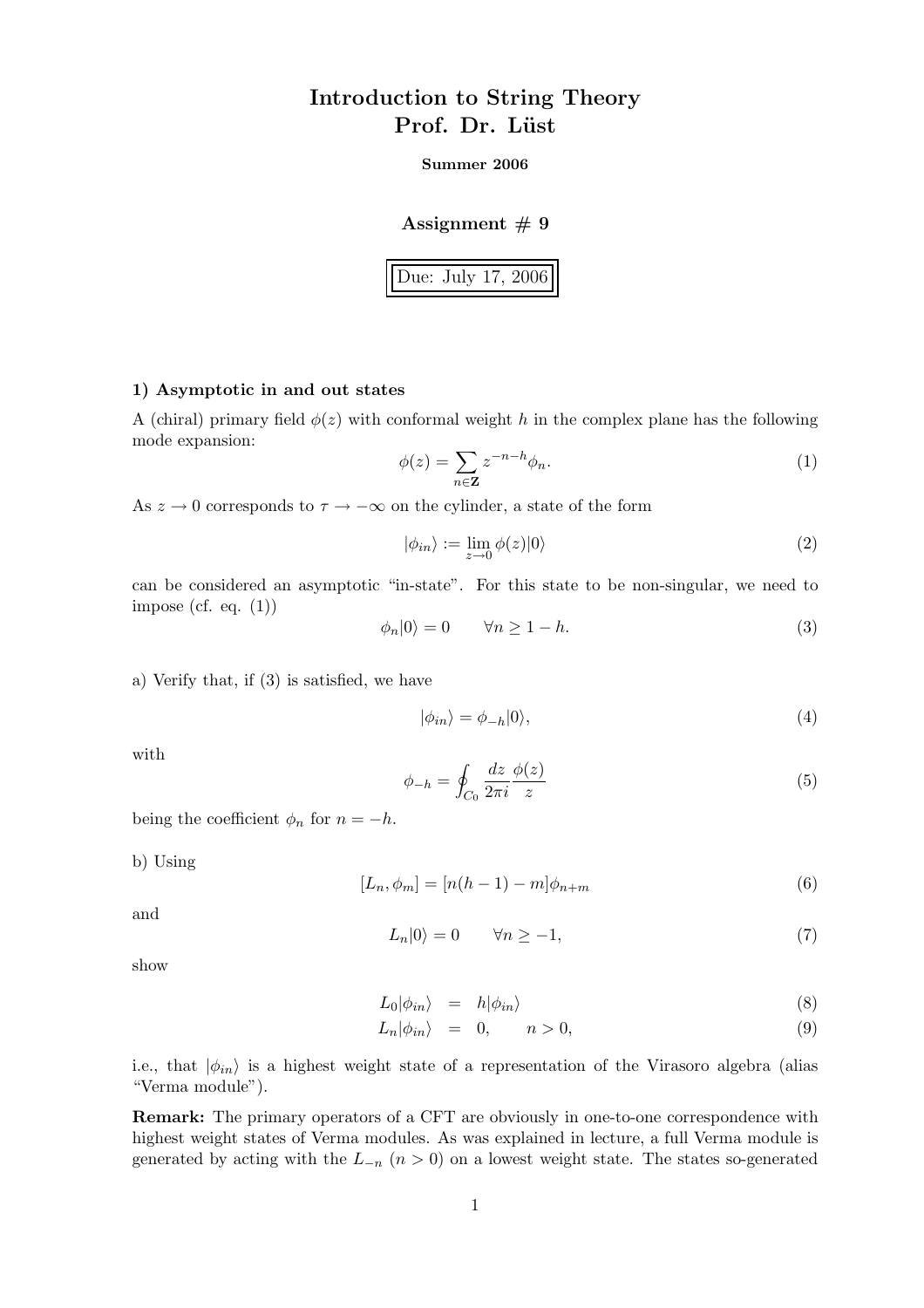are called descendant states. They can be generated directly from the vacuum by acting with descendant fields, which are operators that occur in (possibly multiple) operator products of the primary field with the energy momentum tensor.

c) For a non-chiral primary field  $\phi(z,\bar{z})$  with conformal weights  $(h,\bar{h})$ , one defines in a similar way:

$$
|\phi_{in}\rangle = \lim_{z,\bar{z}\to 0} \phi(z,\bar{z})|0\rangle = \phi(0,0)|0\rangle, \tag{10}
$$

which results in

$$
\begin{array}{c}\n\binom{-}{L} \\
L\end{array}\n\begin{array}{c}\n\phi_{in}\n\end{array}\n\end{array} =\n\begin{array}{c}\n\binom{-}{L} \\
\phi\n\end{array} \tag{11}
$$

$$
\begin{array}{rcl}\n\binom{-}{L} & = & 0 & \forall n > 0.\n\end{array}\n\tag{12}
$$

From this, read off what extra condition has to be imposed on the primary operator  $\phi(z,\bar{z})$ for the state  $|\phi_{in}\rangle$  to be *physical* in the sense of the old covariant quantization of the closed string. (I.e., we assume that  $\phi(z,\bar{z})$  is a primary operator in the conformal field theory that describes the quantized closed bosonic string).

Remark: Primary operators that satisfy the additional constraint to be found in part c) are called vertex operators. They can be used to create physical in and out states from the vacuum. In string theory, scattering amplitudes of asymptotic in and out states are thus determined by vacuum expectation values of products of the vertex operators that correspond to those in and out states. The vertex operator for the closed string tachyon, for example, is given by :  $e^{ik_{\rho}X^{\rho}(z,\bar{z})}$ : with  $k^2=2$ , whereas the massless graviton, Kalb-Ramond field and dilaton correspond to particular linear combinations of the vertex operators :  $\partial X^{\mu}(z)\bar{\partial}\bar{X}^{\nu}(\bar{z})e^{ik_{\rho}X^{\rho}(z,\bar{z})}$ : with  $k^2 = 0$ . To verify that these are primary operators and that they satisfy the additional requirement of part c), one has to calculate the operator product with the (normal-ordered) energy momentum tensor using Wick's theorem for products of normal-ordered operators (cf. the lecture).

# 2) The closed string on  $S^1$ : Mass shell and level matching condition

Compactifying the closed bosonic string on a circle, leads to a quantization of the momentum in the compactified dimension,  $p^{25} = \frac{M}{R}$  $\frac{M}{R}$  ( $M \in \mathbf{Z}$ ), and introduces the string winding number  $L \in \mathbf{Z}$  as a new (topological) quantum number.

Using

$$
\alpha_0^{25} = \frac{M}{R} - \frac{RL}{2} \tag{13}
$$

$$
\bar{\alpha}_0^{25} = \frac{M}{R} + \frac{RL}{2} \tag{14}
$$

as well as

$$
L_0 = \frac{1}{2} \alpha_0^M \alpha_{0M} + N \tag{15}
$$

$$
\bar{L}_0 = \frac{1}{2} \bar{\alpha}_0^M \bar{\alpha}_{0M} + \bar{N}
$$
\n(16)

where  $M, N, \ldots = 0, 1, 2, \ldots, 25$ , derive the mass shell condition

$$
m_{(25D)}^2 = \frac{M^2}{R^2} + \frac{1}{4}L^2R^2 + N + \bar{N} - 2\tag{17}
$$